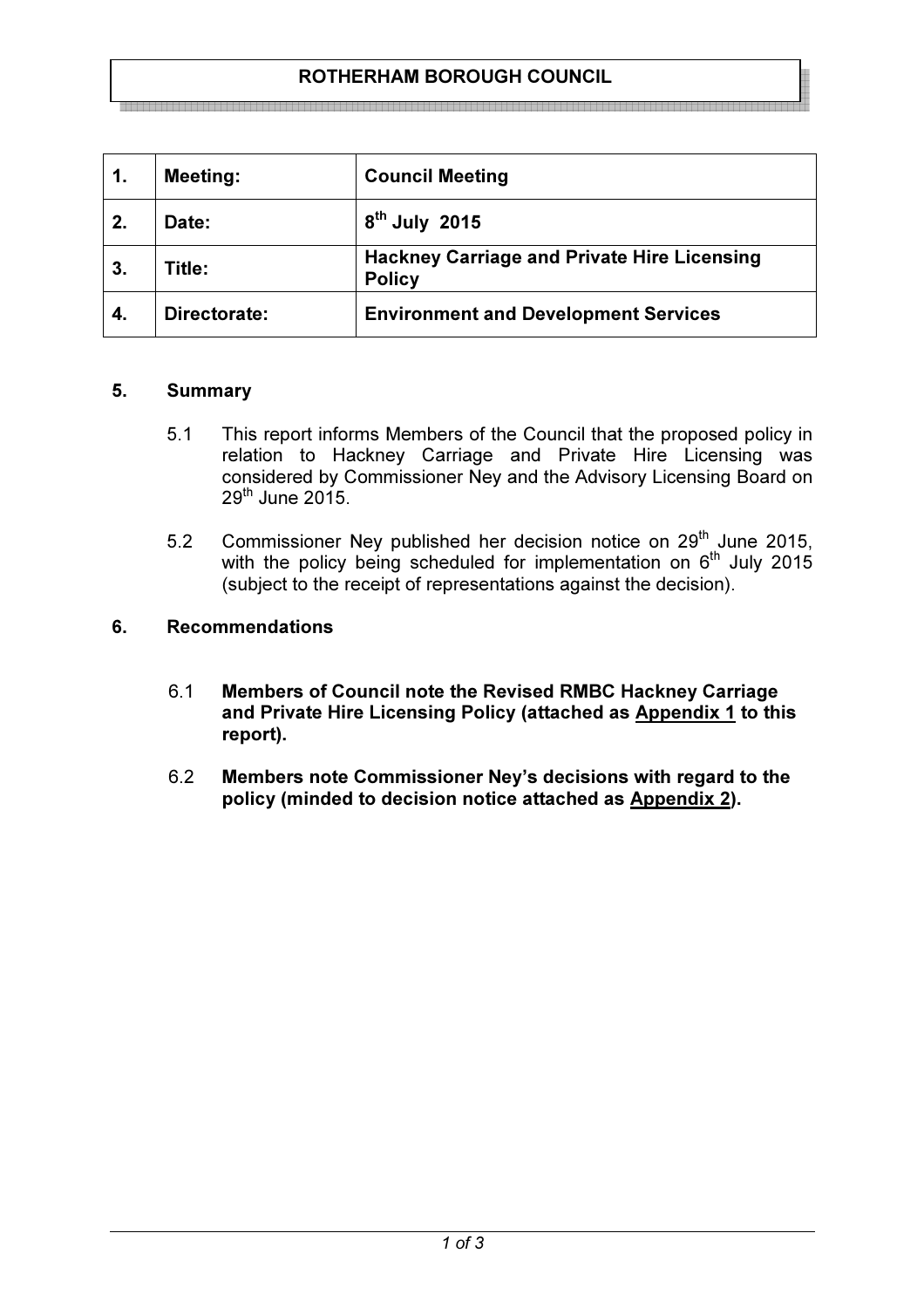# 7. Proposals

- 7.1 The proposed policy is attached to this report as **Appendix 1**. The policy is the result of the largest overhaul of Rotherham MBC licensing policy and practice ever to have taken place. Once implemented the policy is designed to bring about significant improvement in the regulation of the taxi and private hire trade in Rotherham and ensure that the standard of our drivers, vehicles and operators are second to none.
- 7.2 As a result of the responses received during the consultation, and discussions with the Advisory Licensing Board and licensed trade representatives, Commissioner Ney made a number of amendments to the policy.
- 7.3 Commissioner Ney published her minded to decision notice on 29<sup>th</sup> June 2015. The decision was that:
	- 7.3.1 Approved the Rotherham MBC Hackney Carriage and Private Hire Licensing Policy.
	- 7.3.2 Approved the immediate application of the policy to any application for a driver, vehicle or private hire operator licence that is determined after the  $6<sup>th</sup>$  July 2015.
	- 7.3.3 Approved the immediate application of the policy to all licensed drivers, vehicle proprietors and private hire operators (who are in possession of a valid licence on  $6<sup>th</sup>$  July 2015) subject to the council's implementation plan.
	- 7.3.4 Agreed that the implementation and impact of the policy should be monitored during the initial 12 months following introduction, and a full review of the policy undertaken 12 months after the policy has been introduced.
- 7.4 The introduction of the proposed policy will result in a number of key changes to current licensing practice. These key changes are outlined in the attached report.
- 7.5 The implementation and impact of the policy will be monitored during the initial 12 months after it is introduced, if necessary the council will review and revise the implementation if required.
- 7.6 A full review of the policy will be undertaken 12 months after the policy has been introduced.

# 8. Finance

8.1 The structure and operational arrangements in relation to licensing are currently being reviewed. Different ways of working are being explored